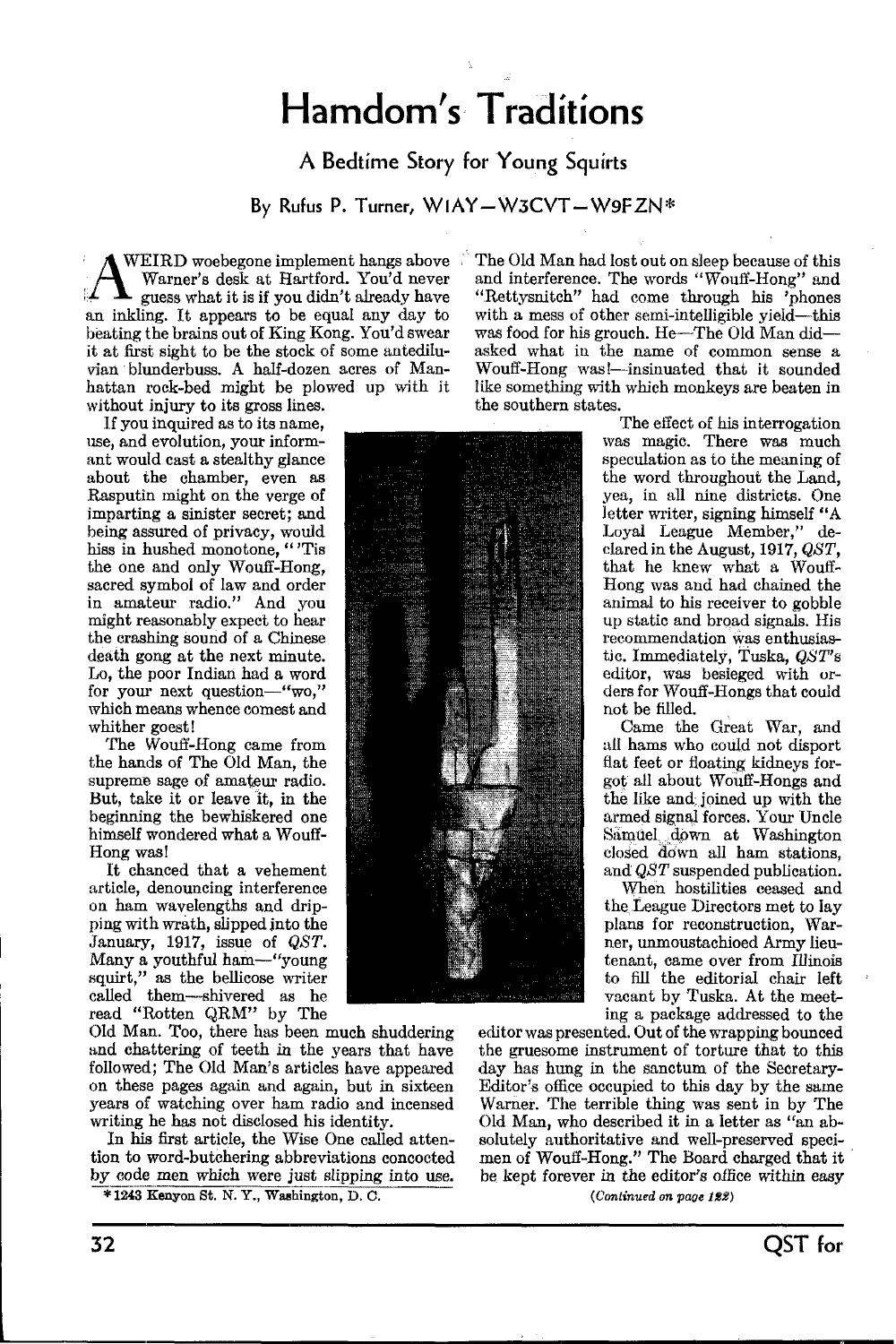

May, 1934